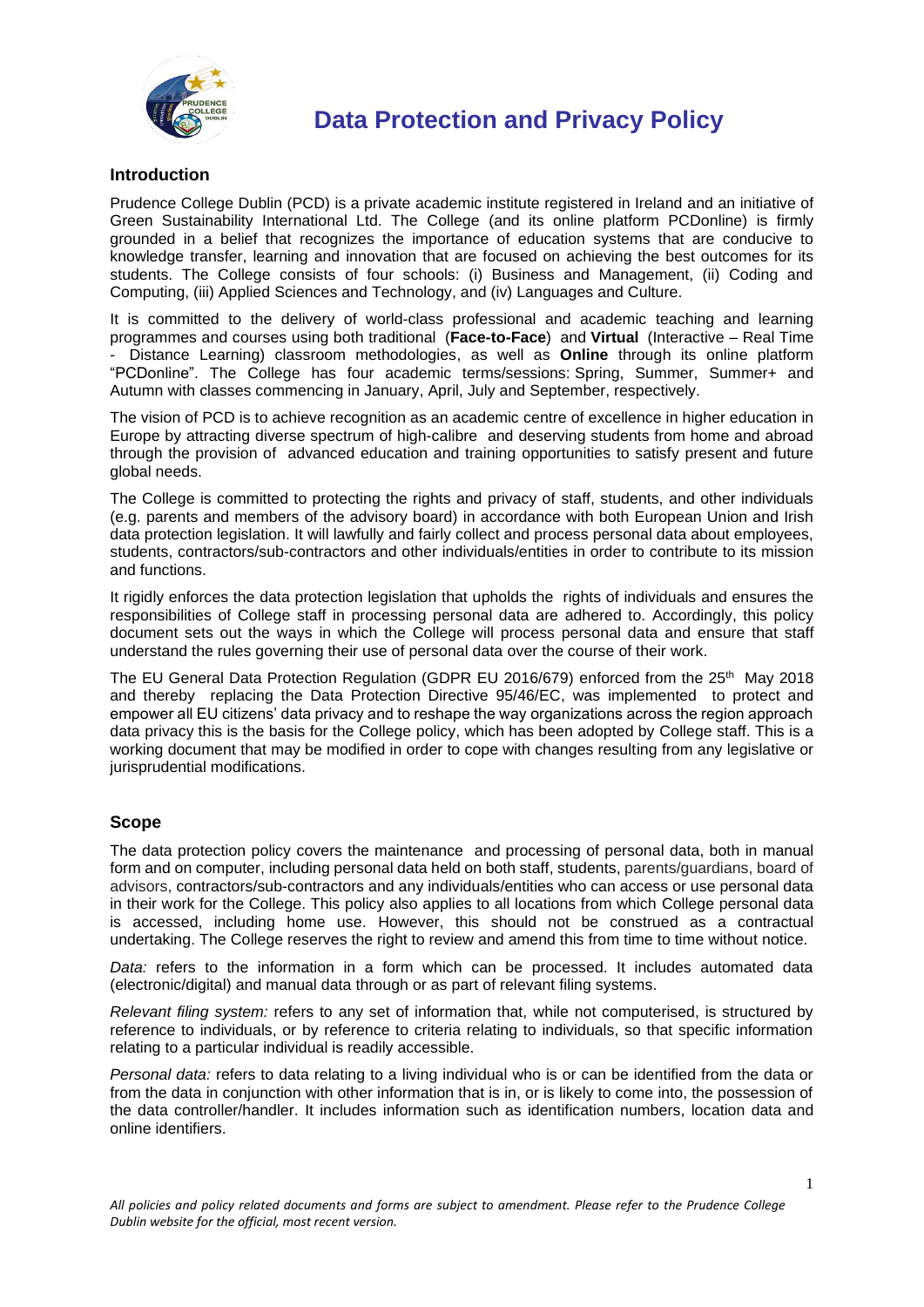

*Data Controller:* A data controller/handler is the individual or legal entity which controls the contents and use of personal data. The College can be considered to be the data controller, including the president/CEO in line with policies to be formulated by the advisory board in exercising the functions involved.

## **Rationale**

The College is obliged by the law in Ireland to comply with the Data Protection Act, 1988 and the Data Protection (Amendment) Act, 2003 (hereafter referred to as the Data Protection Acts), and the EU GDPR [\(https://gdpr-info.eu/\)](https://gdpr-info.eu/) and any updates/modifications to be considered from time to time. These include:

- the [Education Act, 1998,](http://acts2.oireachtas.ie/zza51y1998.1.html) where the parents of a student, or a student who has reached the age of 18 years, will be given access to records kept by the College relating to the progress of the student in his or her education.
- the [Education \(Welfare\) Act, 2000,](http://www.oireachtas.ie/documents/bills28/acts/2000/a2200.pdf) the College will maintain a register of all students attending the school, record the attendance or non-attendance of students registered at the school on each school day, and may supply personal data kept in the College, or information extracted from such data, to the data controller of another prescribed body if she/he is satisfied that it will be used for a "relevant purpose" only.

The College will follow the data protection policy in order to ensure data privacy rights, which are available on: [www.dataprotection.ie.](http://www.dataprotection.ie/)

### **Mission and Vision**

This policy is formulated to safeguard data protection rights by ensuring compliance through guidance, supervision, and enforcement to recognise the College as an internationally respected Institution in compliance with data protection laws. That the College demonstrates professionalism, competence, and expertise in performing an implementation role under the GDPR in accordance with Irish and EU law. That it also upholds values, such as fairness, expertise, collaboration, transparency, and accountability in providing education and training, in line with statutory and regulatory bodies, and other stakeholders.

The College seeks to enable each student to develop his/her full potential, and can benefit from various supports, such as any relevant additional teaching or financial aid, religious education, or emergency communication with parent/guardians, while providing a safe and secure environment for learning in compliance with legislative or administrative requirements. The main purpose for keeping records of staff, members of the advisory board, and others associated with the College is mainly for administrative, financial management and marketing. It will also uphold the diversity of values, beliefs, traditions, languages, and ways of life in society, providing equal opportunity, and ensuring fair judgement for all.

#### **Goals**

The main goals/objectives are to: (i) ensure that the College complies with the Data Protection Acts/GDPR applicable for a private College, (ii) ensure compliance with the relevant EU and Irish rules of data protection, and (iii) ensure that the data protection rights of students, staff, board members and other members/individuals/entities working for the College are protected.

#### **Key measures to collect data**

Depending on the types of individuals as stated above, the personal data records are stored mainly in the form of electronic/digital database but also to maintain manual records of personal files within the filing system where applicable. The following data listed under various categories below are collected and held by the College: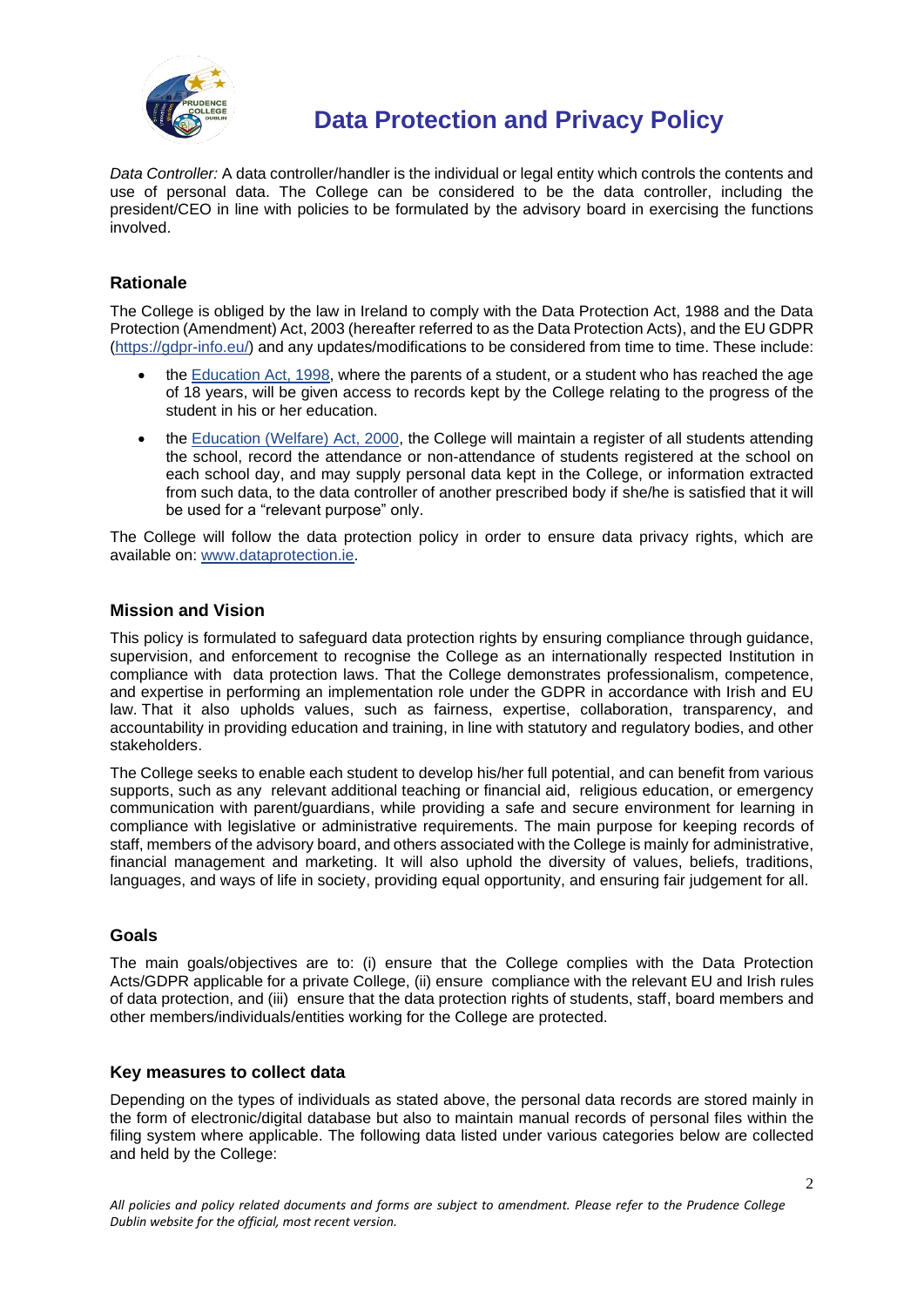

*Staff:* (i) Name, address and contact details, PPS number; (ii) Original records of application and appointment; (iii) Record of appointments to promotion posts; (iii) Details of approved absences (career breaks, parental leave, study leave, sickness etc.), (iv) Details of work record (qualifications, classes taught, subjects etc), and (vi) Details of complaints and/or grievances including consultations or competency discussions, action/improvement /evaluation plans and a record of progress.

**Student:** (i) Name, address and contact details, PPS number; (ii) Names and addresses of parents/guardians and their contact details; (iii) Religious belief, racial, ethnic or national origin; (iv) Membership of the Traveller community, where relevant, and any relevant special conditions (e.g. special educational needs, health issues etc.) which may apply; (v) Information on previous academic record, psychological assessments, and attendance records, (vi) Academic record - subjects studied, class assignments, examination results as recorded on official College reports, (vii) Records of significant achievements, records of disciplinary issues and/or sanctions imposed and other records, such as records of any serious injuries/accidents and similar.

*Advisory Board:* (i) Name, address and contact details; (ii) Records in relation to appointments to the board; and (iii) Minutes of board meetings and correspondence to the board which may include references to particular individuals.

*Other Records:* Other records including the parents/guardians of the existing registered and potential students, contractors/sub-contractors and other service providers for administrative, student affairs and financial matters/issues associated with the College.

### **Compliance arrangements**

The College has several arrangements in place to ensure that all personal data records held are obtained, processed, used and retained in accordance with the Data Protection Acts i.e. (i) to obtain and process information fairly, (ii) maintained only for one or more specified, explicit and lawful purpose, (iii) used and disclosed only in ways compatible with these purposes, (iv) it is kept safe and secure, (v) it is accurate, complete and up-to-date, (vi) that its adequacy, relevance and appropriateness is ensured, (vii) retained for no longer than is necessary for the purpose or purposes, and (viii) that a copy of his/her personal data can be provided to the individual on request. For additional details, *[A Guide for](http://www.dataprotection.ie/documents/guidance/AGuideforDCs.pdf)  [Data Controllers](http://www.dataprotection.ie/documents/guidance/AGuideforDCs.pdf)*, should be consulted.

For the minimum age at which consent can be legitimately obtained for processing and disclosure of personal data, the guidance material published on the Data Protection Commissioner's website should be consulted: [https://www.dataprotection.ie/.](https://www.dataprotection.ie/) However, as a rule in education, "a student aged eighteen or older may give consent themselves". A student aged from twelve up to and including seventeen should give consent themselves and, in addition, consent should also be obtained from the student's parent or guardian." Importantly, Appendix 1 will be included on relevant forms in collecting personal information.

To protect everyone associated with the College and its activities, the College ensures Privacy Policy in relation to the personal data and the data are processed currently by the College Administration [\(admin@prudencecollege.ie\)](mailto:admin@prudencecollege.ie) in association with Admissions, Marketing and ICT teams.

For providing efficient and associated on-time services to students and the others stated above, the College collects all legitimate personal data through website, social media, emails and other media from users having contractual right. The College reserves the right of not responding to or processing requests that do not include the requested personal data. An option will remain in place to review and update personal data by the providers and the College staff from time to time. The purposes and legal basis of processing and holding personal data is as follows:

1. *Contract form:* This is used to contact the College for information or suggestions, and replies to any queries that arise, as well as sending information on education and training-related products, information (ads/commercial) services and activities of various communication/social media. In most cases, corresponding terms of agreement/consents are provided so that the College can respond legitimately. The processing may also be legitimized based on the pre-contractual or contractual relationship that may exist between the applicant and the College.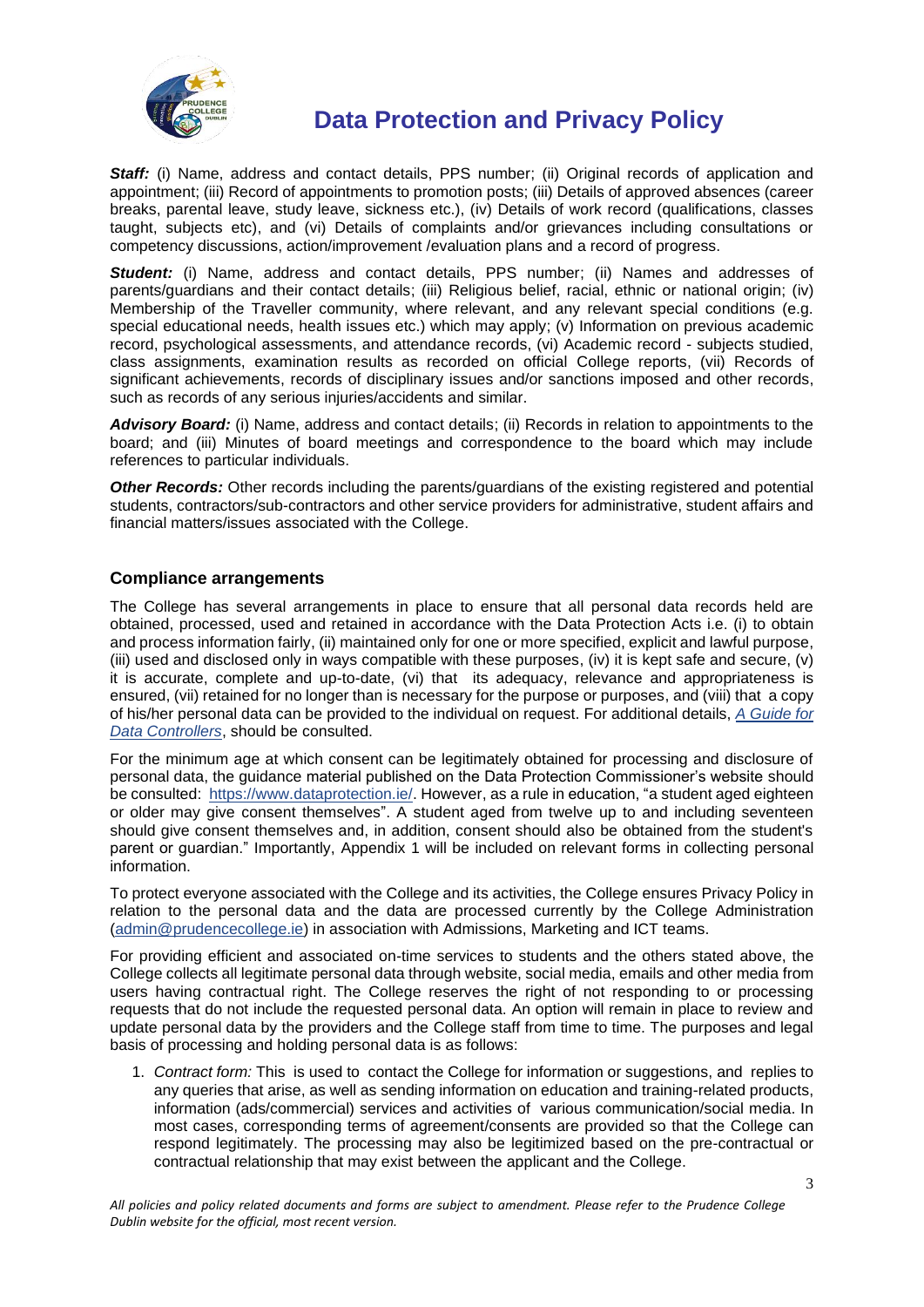

- 2. *Application form for profiling:* The main purpose of this is to send a preliminary evaluation of student's profile based on the personal data provided including ads and commercial materials by various means and the services to be offered as indicated above. A pre-contractual or contractual relationship between the College administration and the students may also exist, and the consent given for providing the College services and products. For students, registers and roll books are maintained (manual and electronic) and stored.
- 3. *Downloading prospectus/brochure:* This includes details of the programmes and courses of its own and/or through partnerships offering by the College that is downloaded with an intention to study/enrol. A minimum of personal information (name, email, tel, origin, etc.) is collected to provide the services offering and relevant information on other products and activities by any communication means. This results in the given consent to send consumers the information including prospectus/brochure requested, and other materials/service indicated above for legitimate processing on the basis of the pre-contractual or contractual relationship that may exist between the consumer and the College.
- 4. *Following social media, website and subscription to blogs and other publications:* The above policies apply to the followers of social media (Facebook, Twitter, LinkedIn, etc), other electronic means (Tel, WhatsApp, Messenger, email, etc.) and subscribers to blogs and other publications. Through these, the College obtains consent to formalize any engagement, and to send relevant advertising and commercial information. The College also collects data for example IP Addresses and information relating to browsing mainly linked to the College activities through its website to manage and optimize the website legitimately while preserving the security and integrity of the website. The associated Privacy and Cookie policies can be consulted at [https://www.dataprotection.ie/.](https://www.dataprotection.ie/)
- 5. *Events subscription:* The main purpose is to formalize the client's registration and participation in the selected event including ads and commercial materials as above.
- 6. *Sports, Clubs & activities registration:* By registering with sports team, clubs and other activities where the College directly/indirectly involved in, students formalize their registration and participation in the selected activities. This may result in a consent given us to send communications about the College products, services, and activities by any means.
- 7. *Application for employment opportunities:* When seeking a job opportunity, the College collect personal, professional, and other relevant information through application form and CV to complete personnel selection processes. By which the applicant gives us legitimate consent to participate in the hiring processes that results the pre-contractual or contractual relationship between the applicant and the College. Once employed, the College keeps related data includes pay, taxation, and other related personnel service records as per rules and regulations exist in Ireland and the EU.
- 8. *Registration for donations:* As a registered donor, the College takes consent to formalize the registration as a donor, and to send communications about products, services and activities by any means. This results in the legitimate pre-contractual or contractual relationship between the two parties for the above services to provide.

### **Duration of holding data**

The length of time that personal data is kept depends on the duration of the individual/entity's (students, suppliers and others indicated above) relationship with the College and the periods established by law. Explicitly, the College keeps personal data for indicated purposes only if absolutely necessary until revoked by corresponding consent or the end of the period required to comply with legal obligations. For hiring processes, personal data are kept for a year and so after the end of the selection process, or once the administration has received the applicant's CV. Afterwards, the College administration deletes the data and takes any necessary steps to complete any obligations derived from that relationship. The College registers and roll books are kept indefinitely within the College in compliance with any amendments required as per the Data Protection Acts and may destroy these if the deposition of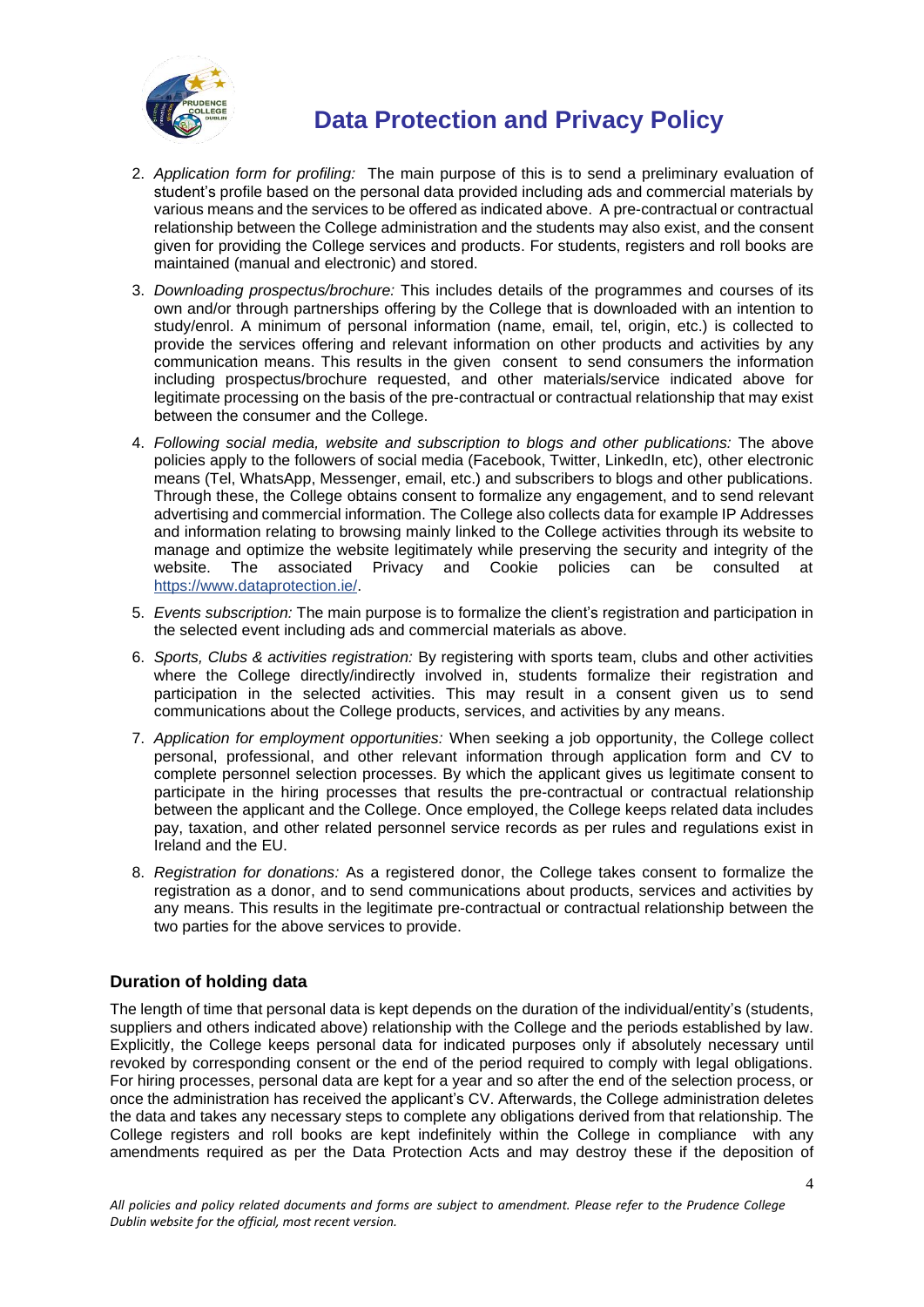

completed registers and roll books are no longer required for administrative purposes with the Local Authority Archive Service.

The personal data collected are protected responsibly and correctly in compliance with the contractual or pre-contractual relationship, and other legal obligations exist in Ireland and the EU. The College takes all technical and organizational measures necessary to prevent the processing and visualization of personal data other than for legitimate obligations to disclose it, for instance, to judges and courts, the Public Prosecutor's Office or the competent Public Administration, data protection authorities, etc. For any future potential litigation (e.g. accidents/personal injuries involving College personnel/students or accidents occurring on College property), the relevant records are retained until the possibility of litigation ceases, in general from 2 to 6 years.

#### **Rights to exercise on personal data**

There are a range of rights under GDPR to exercise and the key elements are:

- *Right of access:* requests for confirmation of processing personal data and access to the data and certain legally stipulated information. Students aged 18 and over are entitled to access their personal information in accordance with the Data Protection Acts. Action is taken promptly and within 40 days of receiving the request and for examinations data, within 60 days or 60 days of first publication of the results, whichever is the later.
- *Right to rectification:* requests for the rectification of incorrect or incomplete personal data, which will be done within a fortnight after receiving the request.
- *Right to erasure:* requests for the erasure of personal data no longer necessary for the purposes for which it was collected, which is handled within 40 days of the request being made.
- *Right to restriction of processing*: requests for a restriction of processing of personal data in certain circumstances that excludes, for example, the conservation purposes with due consent; establishment, exercise, or defence of legal claims; protection of the rights of another natural or legal person or important public interest at a national or EU level.
- *Right to data portability*: requests to receive personal data concerning the provider for the data's direct transmission to a new controller under certain circumstances.
- *Right to object:* objections to the processing of personal data except for legitimate and imperative reasons that prevail over the interests, rights, and freedoms of the provider, or for the formulation, exercise or defence of possible claims.
- *Revoke:* request a revoke of consent provided but does not condition, in any case, the execution of the contract signed, or the relations generated previously.
- *Complaint:* submission of a complaint to the supervisory authority after failing to get responses within one month of its submission.

For more information, please consult: https://www.dataprotection.ie/en

For exercising rights, please contact the College Administration with your proof of identity and relevant information details (e.g. dates, times and locations) at [admin@prudenceCollege.ie.](mailto:admin@prudencecollege.ie)

#### **Other Policies and Curriculum Delivery**

It is particularly important to notify the College immediately at [admin@prudencecollege.ie](mailto:admin@prudencecollege.ie) in the event of a data breach. Following the GDPR, the College authority will identify the nature of the breach and notify the Data Protection Commissioner as and where applicable. For College staff, the line manager is the first contact point to take such an action.

For more information on Privacy and Cookie Policies, please consult: https://dataprotection.ie/en/